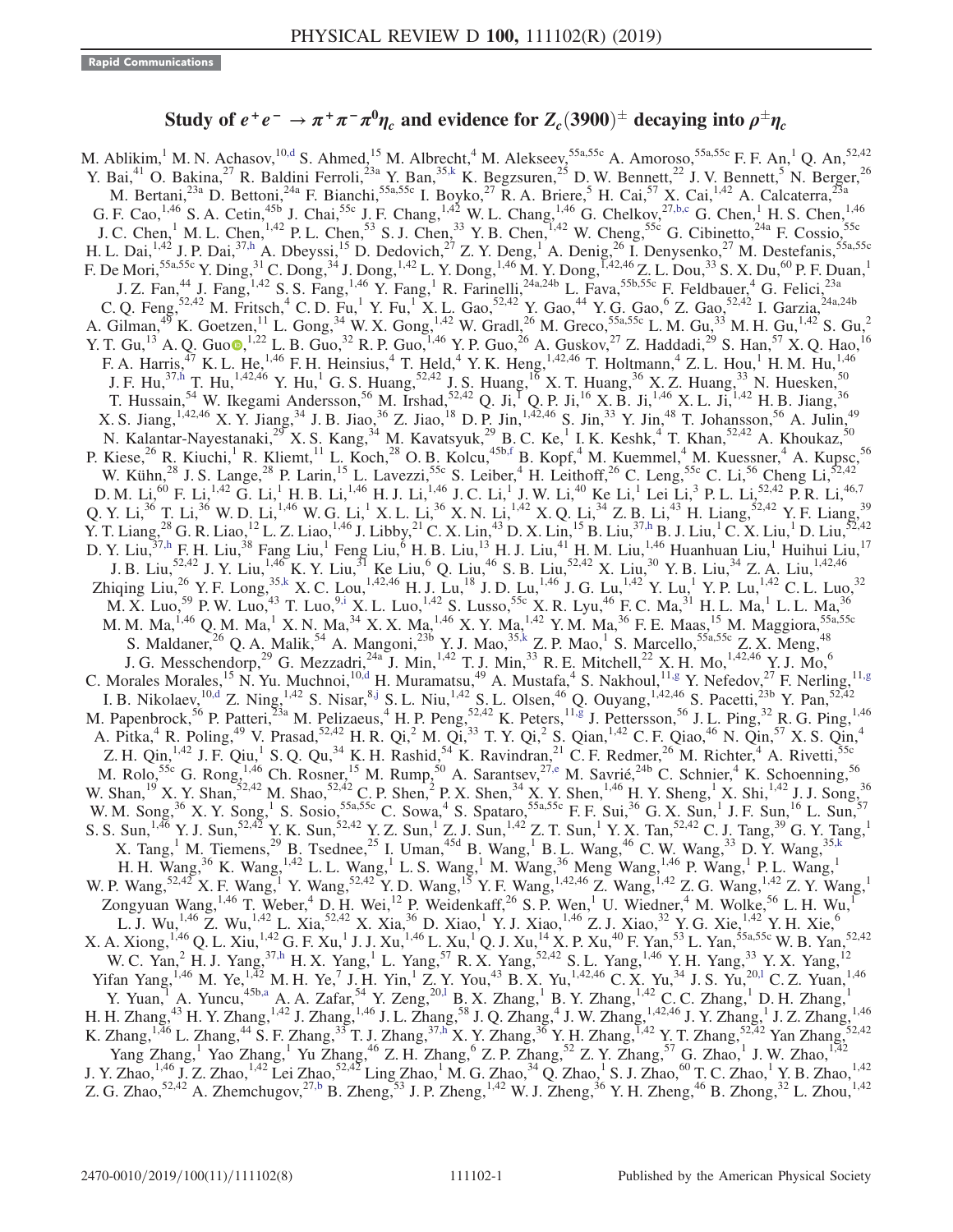Q. Zhou,<sup>1,46</sup> X. Zhou,<sup>57</sup> X. K. Zhou,<sup>52,42</sup> X. R. Zhou,<sup>52,42</sup> X. Y. Zhou,<sup>1</sup> A. N. Zhu,<sup>1,46</sup> J. Zhu,<sup>34</sup> K. Zhu,<sup>1</sup> K. J. Zhu,<sup>1,42,46</sup> S. Zhu,<sup>1</sup> S. H. Zhu,<sup>51</sup> X. L. Zhu,<sup>44</sup> Y. C. Zhu,<sup>52,42</sup> Y. S. Zhu,<sup>1,46</sup> Z. A. Zhu,<sup>1,46</sup> J. Zhuang,<sup>1,42</sup> B. S. Zou,<sup>1</sup> and J. H. Zou<sup>1</sup>

(BESIII Collaboration)

<sup>1</sup>Institute of High Energy Physics, Beijing 100049, People's Republic of China  $\frac{2 \text{Poibana}}{2}$  ${}^{2}$ Beihang University, Beijing 100191, People's Republic of China  $B^3$ Beijing Institute of Petrochemical Technology, Beijing 102617, People's Republic of China  ${}^{4}$ Bochum Ruhr-University, D-44780 Bochum, Germany  ${}^{5}$ Carnegie Mellon University, Pittsburgh, Pennsylvania 15213, USA  ${}^{6}$ Central China Normal University, Wuhan 430079, People's Republic of China  $C$ hina Center of Advanced Science and Technology, Beijing 100190, People's Republic of China COMSATS University Islamabad, Lahore Campus, Defence Road, Off Raiwind Road, 54000 Lahore, Pakistan<br><sup>9</sup>Fudan University, Shanghai 200443, People's Republic of China <sup>10</sup>G.I. Budker Institute of Nuclear Physics SB RAS (BINP), Novosibirsk 630090, Russia <sup>11</sup>GSI Helmholtzcentre for Heavy Ion Research GmbH, D-64291 Darmstadt, Germany <sup>11</sup>GSI Helmholtzcentre for Heavy Ion Research GmbH, D-64291 Darmstadt, Germany<br><sup>12</sup>Guangxi Normal University, Guilin 541004, People's Republic of China<br><sup>13</sup>Guangxi University, Nanning 530004, People's Republic of China<br><sup></sup>  $^{23a}$ INFN Laboratori Nazionali di Frascati, I-00044, Frascati, Italy<br> $^{23b}$ INFN and University of Perugia, I-06100, Perugia, Italy <sup>24a</sup>INFN Sezione di Ferrara, I-44122, Ferrara, Italy<br><sup>24b</sup>University of Ferrara, I-44122, Ferrara, Italy <sup>25</sup>Institute of Physics and Technology, Peace Avenue 54B, Ulaanbaatar 13330, Mongolia<br><sup>26</sup>Johannes Gutenberg University of Mainz, Johann-Joachim-Becher-Weg 45, D-55099 Mainz, Germany<br><sup>27</sup>Joint Institute for Nuclear Resea Heinrich-Buff-Ring 16, D-35392 Giessen, Germany<br>
<sup>29</sup>KVI-CART, University of Groningen, NL-9747 AA Groningen, The Netherlands<br>
<sup>30</sup>Lanzhou University, Lanzhou 730000, People's Republic of China<br>
<sup>31</sup>Liaoning University, Sh Beijing 100049, Hefei 230026, People's Republic of China<br>
<sup>43</sup>Sun Yat-Sen University, Guangzhou 510275, People's Republic of China<br>
<sup>44</sup>Tsinghua University, Beijing 100084, People's Republic of China<br>
<sup>45a</sup>Ankara Universit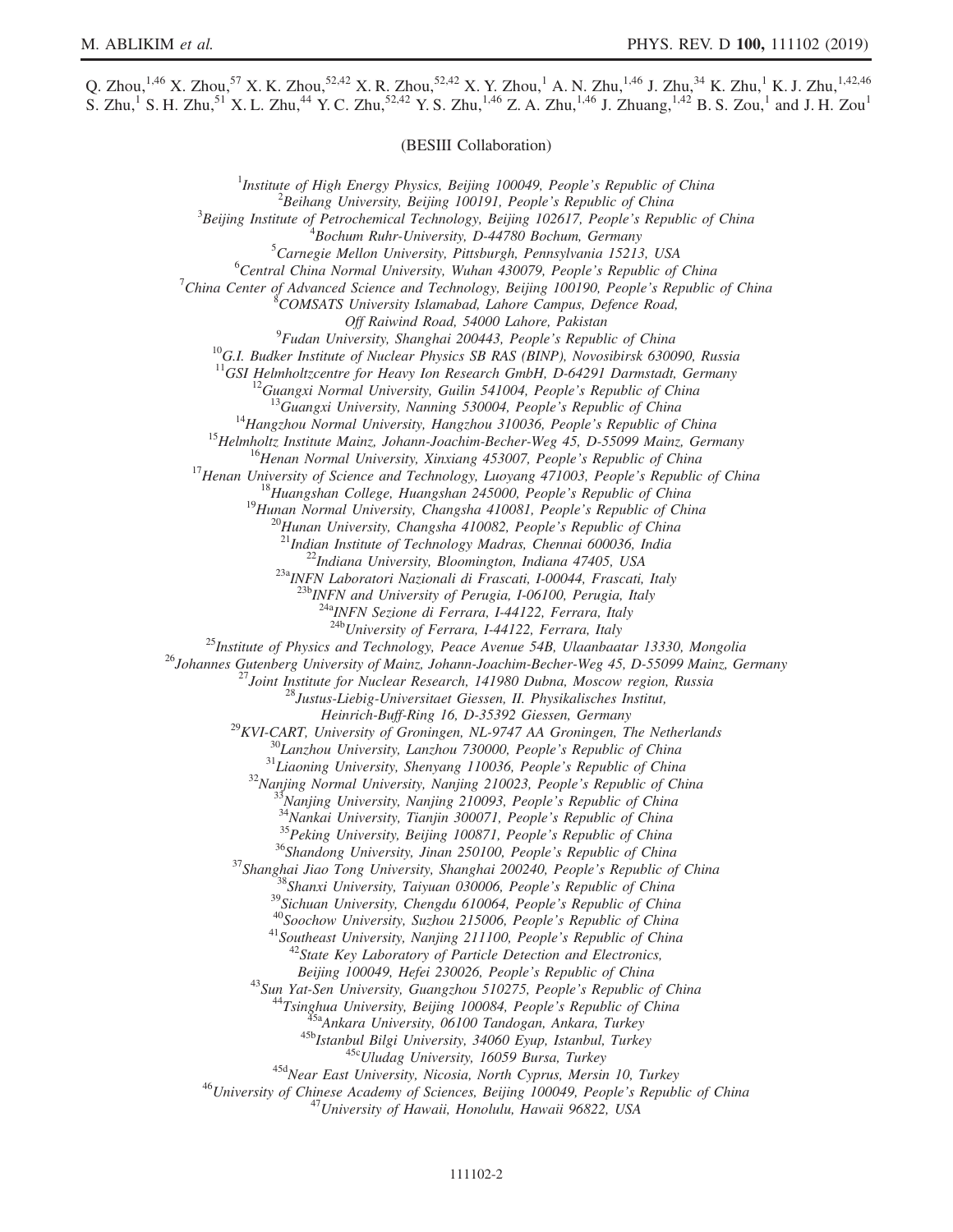<sup>48</sup>University of Jinan, Jinan 250022, People's Republic of China<br><sup>49</sup>University of Minnesota, Minneapolis, Minnesota 55455, USA<br><sup>51</sup>University of Muenster, Wilhelm-Klemm-Straße 9, 48149 Muenster, Germany<br><sup>51</sup>University o <sup>58</sup>Xinyang Normal University, Xinyang 464000, People's Republic of China<br><sup>59</sup>Zhejiang University, Hangzhou 310027, People's Republic of China  $^{60}$ Zhengzhou University, Zhengzhou 450001, People's Republic of China

(Received 3 June 2019; revised manuscript received 25 August 2019; published 24 December 2019)

We study the reaction  $e^+e^- \to \pi^+\pi^-\pi^0\eta_c$  for the first time using data samples collected with the BESIII detector at center-of-mass energies  $\sqrt{s} = 4.226, 4.258, 4.358, 4.416,$  and 4.600 GeV. Evidence of this process is found and the Born cross section  $\sigma^B(e^+e^- \to \pi^+\pi^-\pi^0\eta_c)$ , excluding  $e^+e^- \to \omega\eta_c$  and  $\eta\eta_c$ , is measured to be  $(46\frac{+12}{-11} \pm 10)$  pb at  $\sqrt{s} = 4.226$  GeV. Evidence for the decay  $Z_c(3900)^{\pm} \rightarrow \rho^{\pm} \eta_c$  is reported at  $\sqrt{s} = 4.226$  GeV with a significance of 3.9 $\sigma$ , including systematic uncertainties, and the Born cross section times branching fraction  $\sigma^B(e^+e^- \to \pi^{\mp} Z_c(3900)^{\pm}) \times \mathcal{B}(Z_c(3900)^{\pm} \to \rho^{\pm} \eta_c)$  is measured to be  $(48 \pm 11 \pm 11)$  pb, which indicates that  $e^+e^- \to \pi^{\mp}Z_c(3900)^{\pm} \to \pi^{\mp}\rho^{\pm}\eta_c$  dominates the  $e^+e^- \to$  $\pi^+\pi^-\pi^0\eta_c$  process. The  $Z_c(3900)^{\pm} \to \rho^{\pm}\eta_c$  signal is not significant at the other center-of-mass energies and the corresponding upper limits are determined. In addition, no significant signal is observed in a search for  $Z_c(4020)^{\pm} \to \rho^{\pm} \eta_c$  with the same data samples. The ratios  $R_{Z_c(3900)} = \mathcal{B}(Z_c(3900)^{\pm} \to \rho^{\pm} \eta_c$  $\rho^{\pm}\eta_c)/\mathcal{B}(Z_c(3900)^{\pm} \to \pi^{\pm}J/\psi)$  and  $R_{Z_c(4020)} = \mathcal{B}(Z_c(4020)^{\pm} \to \rho^{\pm}\eta_c)/\mathcal{B}(Z_c(4020)^{\pm} \to \pi^{\pm}h_c)$  are obtained and compared with different theoretical interpretations of the  $Z_c(3900)^{\pm}$  and  $Z_c(4020)^{\pm}$ .

DOI: [10.1103/PhysRevD.100.111102](https://doi.org/10.1103/PhysRevD.100.111102)

The charged charmonium-like states  $Z_c(3900)^{\pm}$  [\[1](#page-7-0)–3] and  $Z_c(4020)^{\pm}$  [\[4,5\]](#page-7-1) were first observed in 2013. Although their observed properties indicate they are not conventional mesons consisting of a quark-antiquark pair, their exact quark configurations are still unknown. Several models have been developed to describe their inner structure [\[6\],](#page-7-2) including loosely bound hadronic molecules of two charmed mesons [\[7\]](#page-7-3), compact tetraquarks [\[8,9\]](#page-7-4), and hadro-quarkonium [\[10,11\]](#page-7-5).

It has recently been suggested that the relative decay rate of  $Z_c$  states, such as  $Z_c(3900) \to \rho \eta_c$  to  $\pi J/\psi$  [or  $Z_c(4020) \to$ ρη<sub>c</sub> to πh<sub>c</sub>], can be used to discriminate between the tetraquark and meson molecule scenarios [\[12\].](#page-7-6) In Ref. [\[12\]](#page-7-6), the predicted ratio  $R_{Z_c(3900)} = \mathcal{B}(Z_c(3900) \to \rho \eta_c)/\mathcal{B}(Z_c(3900) \to \pi J/\psi)$  is  $230^{+330}_{-140}$  or  $0.27^{+0.40}_{-0.17}$  based on the

<span id="page-2-10"></span><sup>&</sup>lt;sup>[a](#page-0-0)</sup>Also at Bogazici University, 34342 Istanbul, Turkey.

<span id="page-2-2"></span><sup>&</sup>lt;sup>[b](#page-0-1)</sup>Also at the Moscow Institute of Physics and Technology, Moscow 141700, Russia.

c Also at the Functional Electronics Laboratory, Tomsk State University, Tomsk, 634050, Russia.

<span id="page-2-0"></span><sup>&</sup>lt;sup>[d](#page-0-2)</sup>Also at the Novosibirsk State University, Novosibirsk, 630090, Russia.

<span id="page-2-8"></span><sup>&</sup>lt;sup>[e](#page-0-3)</sup> Also at the NRC "Kurchatov Institute," PNPI, 188300, Gatchina, Russia.

<span id="page-2-4"></span><sup>&</sup>lt;sup>1</sup>Also at Istanbul Arel University, 34295 Istanbul, Turkey.

<span id="page-2-6"></span>[g](#page-0-5) Also at Goethe University Frankfurt, 60323 Frankfurt am Main, Germany.

<span id="page-2-3"></span>[h](#page-0-6)<br>Also at Key Laboratory for Particle Physics, Astrophysics and Cosmology, Ministry of Education; Shanghai Key Laboratory for Part[i](#page-0-7)cle Physics and Cosmology; Institute of Nuclear and Particle Physics, Shanghai 200240, People's Republic of China.

<span id="page-2-5"></span>Also at Key Laboratory of Nuclear Physics and Ion-beam Application (MOE) and Institute of Modern Physics, Fudan University, Shanghai 200443, People's Republic of China.

<span id="page-2-7"></span>Also at Harvard University, Department of Physics, Cambridge, Massachusetts 02138, USA.

<span id="page-2-9"></span><span id="page-2-1"></span><sup>&</sup>lt;sup>[k](#page-0-8)</sup> A[l](#page-0-0)so at State Key Laboratory of Nuclear Physics and Technology, Peking University, Beijing 100871, People's Republic of China. School of Physics and Electronics, Hunan University, Changsha 410082, China.

Published by the American Physical Society under the terms of the [Creative Commons Attribution 4.0 International](https://creativecommons.org/licenses/by/4.0/) license. Further distribution of this work must maintain attribution to the author(s) and the published article's title, journal citation, and DOI. Funded by  $SCOAP<sup>3</sup>$ .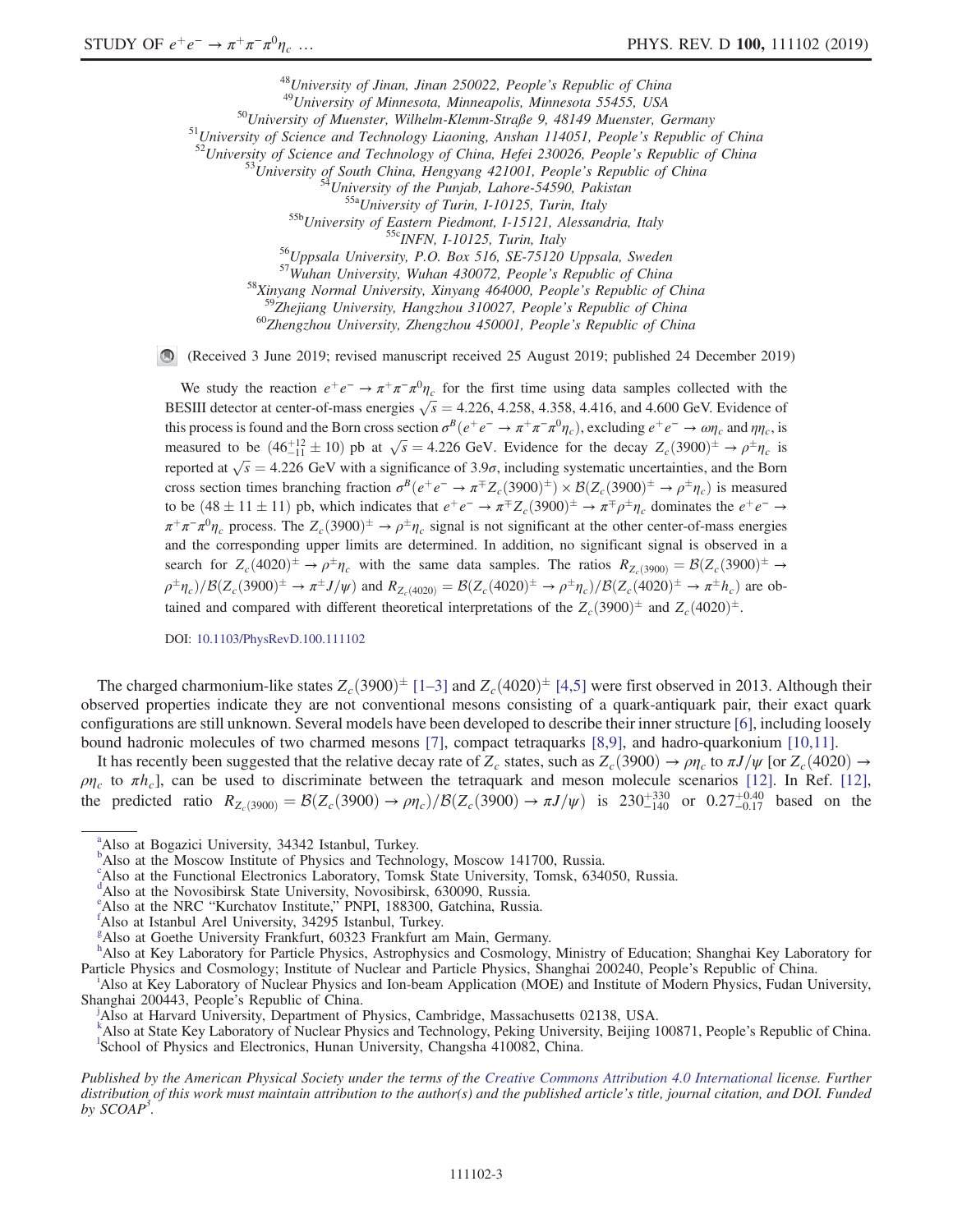diquark-antidiquark tetraquark model, depending on how the spin-spin interaction outside the diquarks is treated. On the other hand, using nonrelativistic effective field theory techniques, this ratio is only  $0.046_{-0.017}^{+0.025}$  if we assume the  $Z_c(3900)$  is a meson molecule state. Similarly, the predicted ratio of  $R_{Z_c(4020)} = \mathcal{B}(Z_c(4020) \rightarrow$  $\rho\eta_c$ )/ $\mathcal{B}(Z_c(4020) \rightarrow \pi h_c)$  is 6.6<sup>+56.8</sup> in the tetraquark model, but only  $0.010_{-0.004}^{+0.006}$  in the meson molecule model [\[12\]](#page-7-6). However, the well-separated predictions for  $R_{Z(3900)}$  and  $R_{Z(4020)}$ , shown above, could move closer or even overlap according to different theoretical approaches. Within QCD sum rule approaches [13–[16\]](#page-7-7) and covariant quark model approaches [\[17\]](#page-7-8) to the tetraquark scenario, the predicted value of  $R_{Z(3900)}$  can vary from 0.66 to 1.86. Furthermore, different approaches to the meson molecule model [\[17](#page-7-8)–19] can lead to predictions for  $R_{Z_c(3900)}$  from  $6.8 \times 10^{-3}$  to 1.8. Consequently, the capability to separate the molecular and tetraquark models is currently model dependent. In the hadron-charmonium model, the  $Z_c(3900)$  is treated as a  $J/\psi$  embedded in an S-wave spinless excitation of light-quark matter and consequently the transition  $Z_c(3900) \rightarrow \rho \eta_c$  is expected to be suppressed compared to  $Z_c(3900) \rightarrow \pi J/\psi$ . A search for the decays of  $Z_c(3900)$  or  $Z_c(4020)$  to  $\rho\eta_c$  thus offers an important opportunity to discriminate among the wide range of theoretical predictions.

In this paper, we first report a search for the process  $e^+e^- \rightarrow \pi^+\pi^-\pi^0\eta_c$ . Then, based on the first step, we study the subprocesses  $e^+e^- \to \pi Z_c(3900)^{\pm}$ ;  $Z_c(3900)^{\pm} \to$  $\rho^{\pm} \eta_c$  and  $e^+e^- \to \pi Z_c (4020)^{\pm}$ ;  $Z_c (4020)^{\pm} \to \rho^{\pm} \eta_c$ . We use data samples collected with the BESIII detector [\[20\]](#page-7-9) at center-of-mass (c.m.) energies above 4 GeV, as listed in Table [I.](#page-3-0) The c.m. energies are measured using the  $e^+e^- \rightarrow \mu^+\mu^-$  process with an uncertainty of  $\pm 0.8$  MeV [\[21\]](#page-7-10). The beam spread is measured to be 1.6 MeV.

The design and performance of the BESIII detector are given in Ref. [\[20\]](#page-7-9). A GEANT4-based [\[22\]](#page-7-11) Monte Carlo (MC) simulation software package is used to optimize event selection criteria, determine the detection efficiencies, and estimate the backgrounds. At each energy, the signal events are generated according to phase space using EVTGEN [\[23\]](#page-7-12). Initial state radiation (ISR) is simulated with KKMC [\[24\]](#page-7-13), and final state radiation is handled with PHOTOS [\[25\]](#page-7-14).

Charged tracks, photons and  $K_S^0$  candidates are reconstructed using the standard criteria of the BESIII experi-ment [\[26\]](#page-7-15). Candidate  $\pi^0$  and  $\eta$  decays to  $\gamma\gamma$  are reconstructed from pairs of photons with invariant mass in the range [0.120, 0.145] GeV/ $c^2$  for the  $\pi^0$  and [0.50, 0.57] GeV/ $c^2$  for the  $\eta$ . To improve the resolution, a one-constraint (1C) kinematic fit is imposed on the selected photon pairs to constrain their invariant mass to the nominal  $\pi^0$  or  $\eta$  mass [\[27\]](#page-7-16).

The  $\eta_c$  candidates are reconstructed using nine hadronic decays:  $p\bar{p}$ , 2(K<sup>+</sup>K<sup>-</sup>), K<sup>+</sup>K<sup>-</sup> $\pi$ <sup>+</sup> $\pi$ <sup>-</sup>, K<sup>+</sup>K<sup>-</sup> $\pi$ <sup>0</sup>,  $p\bar{p}\pi$ <sup>0</sup>,

<span id="page-3-0"></span>TABLE I. The Born cross section ( $\sigma^{B}$ ) for the  $e^{+}e^{-} \rightarrow$  $\pi^+\pi^-\pi^0\eta_c$  process and the numbers that enter the calculation [see Eq. [\(1\)\]](#page-4-0). Here,  $\sqrt{s}$  is in GeV,  $\mathcal L$  is in pb<sup>-1</sup>,  $\sum \varepsilon \mathcal{B}$  is in % and  $\sigma^B$  is in pb.

|                              |                               |  | $\sqrt{s}$ $\mathcal{L}$ $N_{\text{sig}}$ $(1+\delta) \frac{1}{ 1-\Pi ^2} \sum \varepsilon \mathcal{B}$ $\sigma^{\text{B}}(\sigma_{\text{U},\text{L}}^{\text{B}})$ |
|------------------------------|-------------------------------|--|--------------------------------------------------------------------------------------------------------------------------------------------------------------------|
|                              |                               |  | 4.226 1091.7 324 <sup>+83</sup> 0.74 1.056 0.82 $46^{+12}_{-11} \pm 10$                                                                                            |
|                              | 4.258 825.7 $157^{+73}_{-68}$ |  | 0.76 1.054 0.80 $30^{+14}_{-13} \pm 9$ (<67)                                                                                                                       |
| 4.358 539.8 $32^{+62}_{-24}$ |                               |  | 1.03 1.051 0.62 $9^{+17}_{-7} \pm 2$ (<41)                                                                                                                         |
|                              |                               |  | 4.416 1073.6 $19^{+82}_{-18}$ 1.15 1.053 0.49 $3^{+13}_{-3} \pm 1$ (<38)                                                                                           |
| 4.600 566.9 $0^{+28}_{-0}$   |                               |  | 1.32 1.055 0.31 $0^{+12}_{-0} \pm 13$ (<36)                                                                                                                        |

 $K_S^0 K^{\pm} \pi^{\mp}$ ,  $\pi^+\pi^-\eta$ ,  $K^+K^-\eta$ , and  $\pi^+\pi^-\pi^0\pi^0$ . All combinations with invariant mass in the range [2.7, 3.2] GeV/ $c^2$  are kept within each event. The signal region for the  $\eta_c$ candidates is defined as [2.95, 3.02] GeV/ $c<sup>2</sup>$  and the sidebands as [2.78, 2.92] and [3.05, 3.19] GeV/ $c^2$ .

After the above selection, a four-constraint (4C) kinematic fit is performed for each event, and the  $\chi^2$  of the fit  $(\chi^2_{AC})$  is required to be less than 40 to suppress backgrounds. In each event, the mass of each track (excluding  $K_S^0$ daughters) is taken to be that of the kaon, pion or proton, depending on the decay mode under study. Finally, only the combination of mass assignments with the minimum  $\chi^2_{\text{min}} \equiv \chi^2_{\text{4C}} + \chi^2_{\text{1C}} + \chi^2_{\text{PID}} + \chi^2_{\text{vertex}}$  is kept. Here,  $\chi^2_{\text{1C}}$  is the  $\chi^2$  of the 1C fit for  $\pi^0$  ( $\eta$ ),  $\chi^2_{\text{PID}}$  is the sum of the  $\chi^2$  for the PID of all charged tracks, and  $\chi^2_{\text{vertex}}$  is the  $\chi^2$  of the  $K^0_S$ secondary vertex fit.

Inclusive MC samples with the same statistics as the data are studied to understand the backgrounds. The major backgrounds to  $e^+e^- \rightarrow \pi^+\pi^-\pi^0\eta_c$  are classified into two categories. They are events from (1) charmonium(like) state decays (most of which include open-charm decays, e.g.,  $\psi \to D^{(*)}\bar{D}^{(*)}$ ; and (2) the continuum process,  $e^+e^- \rightarrow q\bar{q}$ , with  $q = u, d$ , and s.

By analyzing 600 000  $e^+e^- \rightarrow \pi^+\pi^-h_c$  MC simulation events with  $h_c$  decaying inclusively, a small enhancement in the  $\eta_c$  signal region is found. Using the measured cross section given in Ref. [\[4\]](#page-7-1) and the luminosity of data, its contribution,  $N_{\text{bkg}}^{\text{peaking}}$ , is estimated to be  $8.7 \pm 2.0$  at  $\sqrt{s}$  = 4.226 GeV. The contributions at other energies are estimated in a similar way.

To suppress background events with charmed mesons, events are rejected if a D meson candidate is reconstructed in one of its five decay modes:  $D^0 \rightarrow K^{\pm} \pi^{\mp}$ ,  $D^0 \rightarrow$  $K^{\pm}\pi^{\mp}\pi^0$ ,  $D^{\pm} \to K^{\pm}\pi^{\mp}\pi^{\pm}$ ,  $D^{\pm} \to K^0_S\pi^{\pm}$ , and  $D^{\pm} \to$  $K_S^0 \pi^{\pm} \pi^0$ . To accomplish this, we require the invariant mass of  $D^0(D^{\pm})$  candidates to be outside the region  $m(D^0) \pm 24$  MeV  $(m(D^{\pm}) \pm 10$  MeV). To reduce the continuum background, events with a  $K^*(892) \rightarrow K\pi$ , an  $\omega \to \pi^+\pi^-\pi^0$ , or an  $\eta \to \pi^+\pi^-\pi^0$  candidate are removed by requiring  $|M(K\pi) - m(K^*)| > 32$  MeV,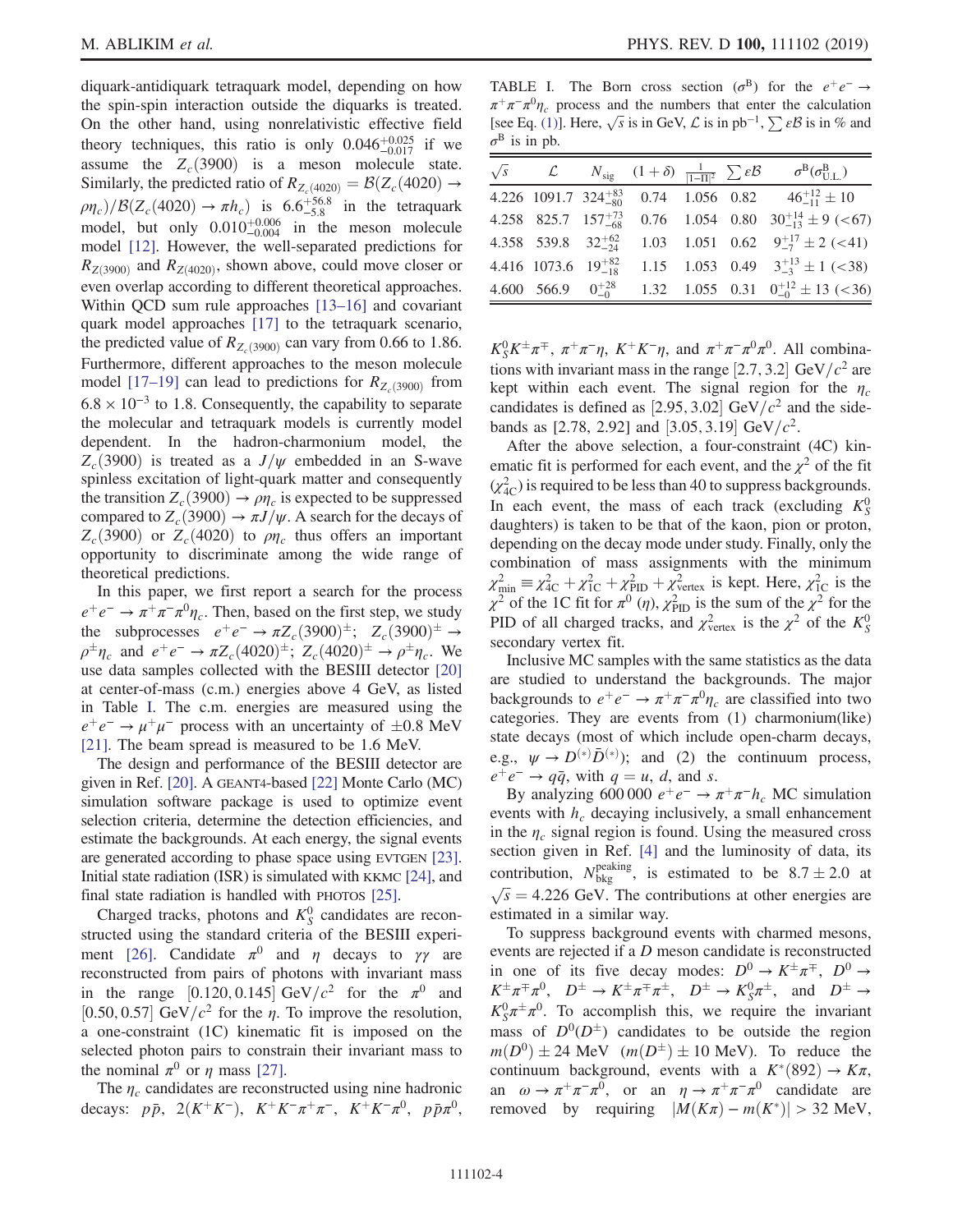$|M(\pi^+\pi^-\pi^0)-m(\omega)| > 26$  MeV, and  $|M(\pi^+\pi^-\pi^0)$  $m(\eta)$  > 10 MeV, respectively. Here,  $m(D^0)$ ,  $m(D^{\pm})$ ,  $m(K^*)$ ,  $m(\omega)$  and  $m(\eta)$  are the nominal masses of the corresponding states.

The mass windows for the background veto mentioned above and the  $\chi^2$  requirement of the 4C kinematic fit are determined by optimizing the figure-of-merit (FOM), which is defined as  $FOM = S/\sqrt{S+B}$ . Here, S is the number of signal events from the MC simulation assuming  $\sigma(e^+e^- \to \pi^+\pi^-\pi^0\eta_c) = 50$  pb, which is evaluated from a measurement with unoptimized selection criteria.  $B$  is the number of background events obtained from the  $\eta_c$  sidebands in the data and extrapolated to the signal region linearly. The optimization is performed through iterations until all the selection criteria become stable.

To obtain the  $\pi^+\pi^-\pi^0\eta_c$  yield, the invariant mass distributions of the  $\eta_c$  candidates in the nine decay modes are fitted simultaneously using an unbinned maximum likelihood method. In the fit, the  $\eta_c$  signal shape is determined from MC simulation and is described with a constant-width Breit-Wigner function (mass and width are fixed to the world average values [\[27\]](#page-7-16)) convolved with a Crystal Ball function, which represents instrumental resolution. The background is described with a second order Chebyshev polynomial (CP). Both the signal and background shapes are channel dependent, but the relative signal yields among all the channels are constrained by branching fractions and efficiencies [\[26\].](#page-7-15) The total signal yield of the nine channels is labeled  $N_{\text{obs}}$ , which is shared for all the channels and required to be positive. The free parameters in the fit include  $N_{\text{obs}}$  and the background yield and shape parameters for each decay mode. Figure [1](#page-4-1) (left) shows the fit results at  $\sqrt{s} = 4.226$  GeV projected onto the sum of events from all nine  $\eta_c$  decay modes. Figure [1](#page-4-1) (right) shows the background-subtracted distribution. The total signal yield is  $333^{+83}_{-80}$  with a statistical significance of 4.2 $\sigma$ , which is obtained by comparing the change of the loglikelihood value  $\Delta(-\ln L) = 9.0$  with and without the  $\pi^+\pi^-\pi^0\eta_c$  signal in the fit with 1 degree of freedom. The same selection criteria are applied to the other datasets, but no significant signals are observed.

<span id="page-4-1"></span>

FIG. 1. Invariant mass distributions of the  $\eta_c$  candidates summed over nine channels in  $e^+e^- \rightarrow \pi^+\pi^-\pi^0\eta_c$  at  $\sqrt{s} =$ 4.226 GeV (left panel), and the signal after background subtraction (right panel). Dots with error bars are the data, solid lines are the total fit, and the dotted line is background.

<span id="page-4-0"></span>The Born cross section of the  $e^+e^- \rightarrow \pi^+\pi^-\pi^0\eta_c$  reaction is calculated using

$$
\sigma^{\mathcal{B}}(e^+e^- \to \pi^+\pi^-\pi^0\eta_c) = \frac{N_{\text{sig}}}{\mathcal{L}(1+\delta)\frac{1}{|1-\Pi|^2}\sum_i \varepsilon_i \mathcal{B}_i},\quad(1)
$$

where  $N_{\text{sig}} = N_{\text{obs}} - N_{\text{bkg}}^{\text{peaking}}$  is the number of signal events after the peaking background subtraction;  $\mathcal{L}$  is the integrated luminosity;  $(1 + \delta)$  is the ISR correction factor, assuming the  $\pi^+\pi^-\pi^0\eta_c$  signal is from Y(4260) decays [\[27\]](#page-7-16); and  $\frac{1}{|1-\Pi|^2}$  is the vacuum-polarization factor [\[28\]](#page-7-17). The cross sections and the numbers used for their calculation are listed in Table [I](#page-3-0) for all energy points. The upper limits of the cross sections at 90% confidence level (C.L.) are determined using a Bayesian method, assuming a flat prior in  $\sigma^B$ . The systematic uncertainties are incorporated into the upper limit by smearing the probability density function of the cross section [\[26\].](#page-7-15) The corresponding results for  $\sigma_{\text{U.L.}}^{\text{B}}$ are also listed in Table [I](#page-3-0).

The  $Z_c(3900)^{\pm}$  and  $Z_c(4020)^{\pm}$  signals are examined after requiring that the invariant mass of an  $\eta_c$  candidate is within the  $\eta_c$  signal region [2.95, 3.02] GeV/ $c^2$  and the invariant mass of  $\pi^{\pm} \pi^{0}$  is within the  $\rho$  signal region [0.675, 0.875] GeV/ $c^2$ . Here, we do not distinguish the pions from  $\eta_c$  decay or from collision and  $\rho$  decay, therefore all possible combinations in one event are kept to avoid bias. To suppress the combinatorial background, the momenta of the pions from the  $\rho$  decays are required to be less than 0.8 GeV/c. The events in the  $\eta_c$  sidebands and  $\rho$  sideband, which is defined as [0.475, 0.675] GeV/ $c^2$ , are investigated and no peaking structure is found. In addition, the simulated background events are studied [Fig. [2](#page-4-2) (left)] and show good agreement with data both in the  $\eta_c$  signal [Fig. [3](#page-5-0) (top)] and sideband regions [Fig. [2](#page-4-2) (right)]. In the data sample, the  $Z_c(3900)^{\pm}$  signal is apparent, but there is no statistically significant  $Z_c(4020)^{\pm}$  signal.

To obtain the yields of  $e^+e^- \to \pi^{\mp} Z_c(3900)^{\pm} \to \pi^{\mp} \rho^{\pm} \eta_c$ and  $e^+e^- \to \pi^{\mp}Z_c(4020)^{\pm} \to \pi^{\mp}\rho^{\pm}\eta_c$ , the invariant mass of  $\rho^{\pm} \eta_c$  candidates in the nine  $\eta_c$  decay channels are fitted

<span id="page-4-2"></span>

FIG. 2. Left: Fit to the simulated background at  $\sqrt{s}$  = 4.226 GeV in the  $\eta_c$  signal region. The black solid line is the best fit and dots with error bars are simulated background. Right: Fit to the sidebands in data and MC. The blue and red solid lines are the second order CP functions, the open blue and red dots with error bars are  $\eta_c$  sidebands in MC and data.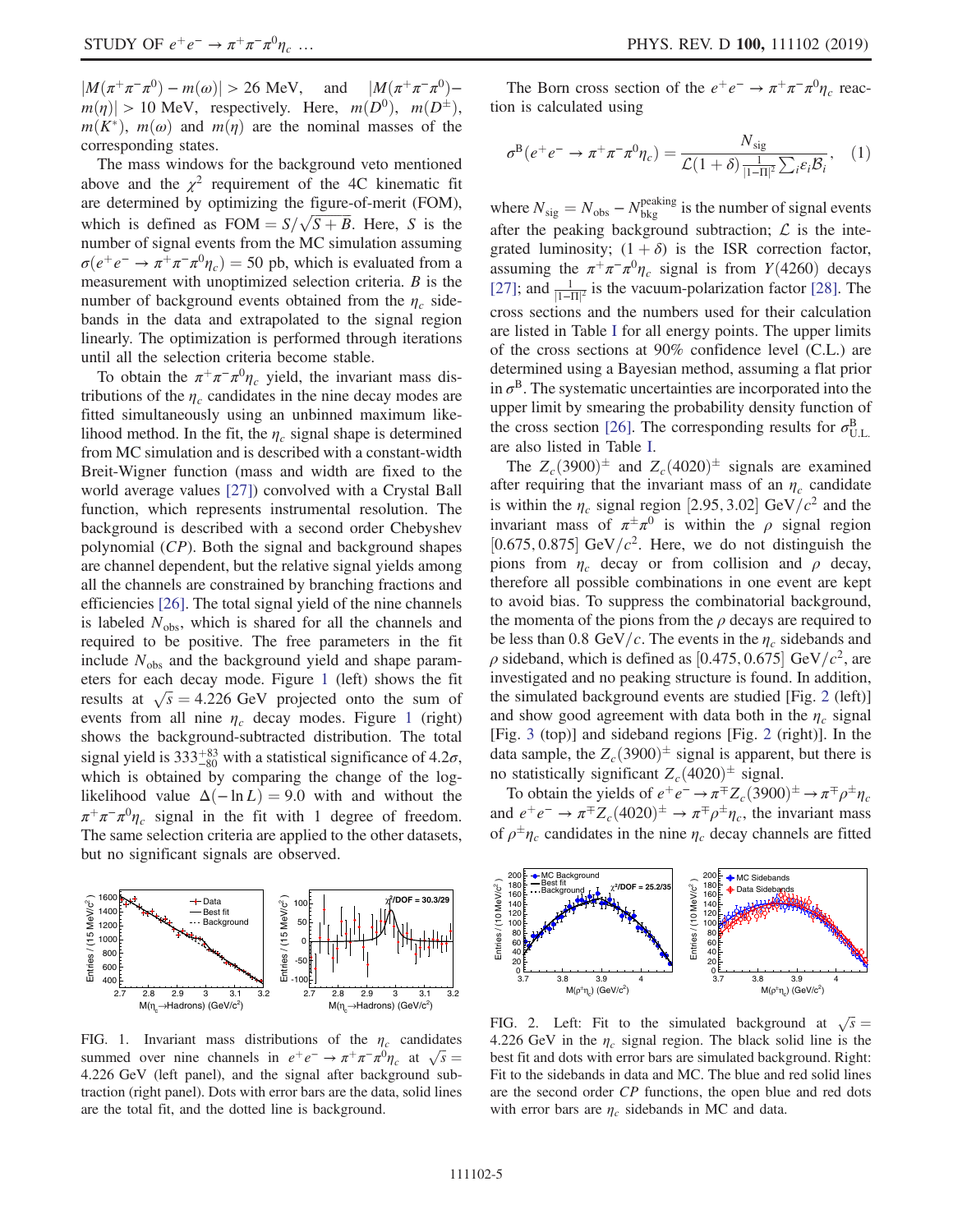<span id="page-5-0"></span>

FIG. 3. The  $\rho^{\pm} \eta_c$  invariant mass distribution summed over nine  $\eta_c$  decay channels in  $e^+e^- \to \pi^+\rho^+\eta_c$  at  $\sqrt{s} = 4.226$  GeV. Top: Dots with error bars are data and the shaded histogram is the simulated background. The solid line is the total fit and the dotted line is the background. Bottom: The same plot with the background subtracted.

simultaneously using the same method as for  $e^+e^- \rightarrow$  $\pi^+\pi^-\pi^0\eta_c$ . In the fit, a possible interference between the signal and the background is neglected. The mass and width of the  $Z_c(3900)^{\pm}$  are fixed to the values from the latest measurement [\[29\]](#page-7-18) and those of the  $Z_c(4020)^{\pm}$  are fixed to world average values [\[27\].](#page-7-16) The mass resolution is obtained from MC simulation and parametrized as a Crystal Ball function [\[30\]](#page-7-19). The background is described with a second order CP function. To validate the fit model, we perform a fit with the same model on the simulated background as shown in Fig. [2](#page-4-2) (left). The signal yields of  $Z_c(3900)^{\pm}$  and  $Z_c(4020)^{\pm}$  are  $48 \pm 46$  and  $0 \pm 4$ , respectively, and the statistical significance of the  $Z_c(3900)^{\pm}$  is  $0.6\sigma$ . We also fit the sideband events both from data and MC with the second order CP function and the function can describe the sidebands well as shown in Fig. [2](#page-4-2) (right). After the validation, we apply the fit model to data. Figure [3](#page-5-0) shows the fit to the dataset taken at  $\sqrt{s}$  = 4.226 GeV. The total  $Z_c(3900)^{\pm}$  signal yield is  $240^{+56}_{-54}$  events with a statistical significance of 4.3 $\sigma$ , and that of the  $Z_c(4020)^{\pm}$  is  $21^{+15}_{-11}$  events with a statistical significance of  $1.0\sigma$ . The signals at the other c.m. energies are not statistically significant.

The Born cross section for  $e^+e^- \to \pi^{\mp} Z_c^{\pm}$  with  $Z_c^{\pm} \to$  $\rho^{\pm} \eta_c$  is calculated using the same equation as shown in Eq. [\(1\).](#page-4-0) The numbers used in the calculation and the results are listed in Table [II](#page-5-1).

The systematic uncertainties in the  $\sigma^{B}(e^{+}e^{-} \rightarrow$  $\pi^+\pi^-\pi^0\eta_c$  measurement originate from the uncertainty of each factor in Eq. [\(1\)](#page-4-0). The integrated luminosity has an uncertainty of 1.0% [\[31\].](#page-7-20) The uncertainty due to the subtraction of the  $e^+e^- \rightarrow \pi^+\pi^-h_c$  peaking background events includes both the uncertainty due to the cross section and the statistical error of the MC sample. To estimate the uncertainty due to ISR correction, the c.m. energy dependent cross section of  $e^+e^- \rightarrow \pi^+\pi^-J/\psi$  measured by the BESIII experiment [\[32\]](#page-7-21) is used instead of Y(4260). The uncertainty from the signal shape consists of the mass resolution discrepancy between data and MC simulation and the uncertainty of the  $\eta_c$  resonant parameters. The former is studied using an  $e^+e^- \rightarrow \gamma_{ISR}J/\psi$  [\[33\]](#page-7-22) sample and the latter is estimated by varying the  $\eta_c$  mass and width by  $\pm 1\sigma$  around the world average values [\[27\]](#page-7-16). The uncertainty for the background shape is estimated by changing the order of the CP function and adjusting the fit boundaries. The methods for estimating the uncertainties due to the vacuum polarization and  $\sum_i \varepsilon_i \mathcal{B}_i$  are the same as those described in Ref. [\[26\]](#page-7-15). Furthermore, the uncertainty due to the  $e^+e^- \rightarrow \pi^+\pi^-\pi^0\eta_c$  decay dynamics is obtained by comparing the simulations with and without the  $Z_c$ resonance. All of the sources are assumed to be independent and added in quadrature and the largest systematics uncertainty is that of  $\sum_i \varepsilon_i \mathcal{B}_i$ . The total systematic uncertainties are listed in Table [I](#page-3-0).

<span id="page-5-1"></span>TABLE II. Born cross sections of  $e^+e^- \to \pi^{\mp}Z_c(3900)^{\pm} \to \pi^{\mp}\rho^{\pm}\eta_c$  and  $e^+e^- \to \pi^{\mp}Z_c(4020)^{\pm} \to \pi^{\mp}\rho^{\pm}\eta_c$ . S is the statistical significance of the signal. Other parameters are defined in the same way as those in Table [I.](#page-3-0) Here,  $Z_c(3900)$  is labeled as  $Z_c$  and  $Z_c(4020)$  is labeled as  $Z_c'$ .

| $\sqrt{s}$ (GeV) | $N_\mathrm{obs}^{Z_c}$ |                |                                               |       |      | $N_\text{obs}^{Z'_c} \hspace{0.5cm} (1+\delta) \hspace{0.5cm} \frac{1}{ 1-\Pi ^2} \hspace{0.5cm} \sum \varepsilon^{Z_c} \mathcal{B} \hspace{0.1cm} (\%) \hspace{0.5cm} \sum \varepsilon^{Z'_c} \mathcal{B} \hspace{0.1cm} (\%) \hspace{0.5cm} \sigma^{\text{BZ}_c} \hspace{0.1cm} (\text{pb}) \hspace{0.5cm} \sigma^{\text{BZ}_c} \hspace{0.1cm} \sigma^{\text{BZ}_c} \hspace{0.1cm} (\text{pb}) \hspace{0.5cm} \mathcal{$ |                         |        |           |          |          |
|------------------|------------------------|----------------|-----------------------------------------------|-------|------|----------------------------------------------------------------------------------------------------------------------------------------------------------------------------------------------------------------------------------------------------------------------------------------------------------------------------------------------------------------------------------------------------------------------------|-------------------------|--------|-----------|----------|----------|
| 4.226            |                        |                | $240^{+56}_{-54}$ $21^{+15}_{-11}$ 0.74 1.056 |       | 0.59 | 0.52                                                                                                                                                                                                                                                                                                                                                                                                                       | $48^{+11}_{-11} \pm 11$ |        | <14       | 4.3      | 1.0      |
| 4.258            | $92^{+48}_{-43}$       | $0^{+11}_{-0}$ | 0.76                                          | 1.054 | 0.50 | 0.56                                                                                                                                                                                                                                                                                                                                                                                                                       | $28^{+15}_{-13} \pm 8$  | <62    | < 6       | 2.0      | $\cdots$ |
| 4.358            | $12^{+40}_{-8}$        | $0^{+15}_{-0}$ | 1.03                                          | 1.051 | 0.44 | 0.42                                                                                                                                                                                                                                                                                                                                                                                                                       | $5^{+16}_{-3} \pm 2$    | <36    | <14       | 0.3      | $\cdots$ |
| 4.416            | $101^{+48}_{-44}$      | $6^{+17}_{-4}$ | 1.15                                          | 1.053 | 0.35 | 0.34                                                                                                                                                                                                                                                                                                                                                                                                                       | $22^{+10}_{-10} \pm 5$  | <44    | <11       | 2.2      | $\cdots$ |
| 4.600            | $0^{+11}_{-0}$         | $0^{+10}_{-0}$ | 1.32                                          | 1.055 | 0.20 | 0.21                                                                                                                                                                                                                                                                                                                                                                                                                       | $0^{+7}_{-0} \pm 1$     | $<$ 14 | $\leq$ 21 | $\cdots$ | $\cdots$ |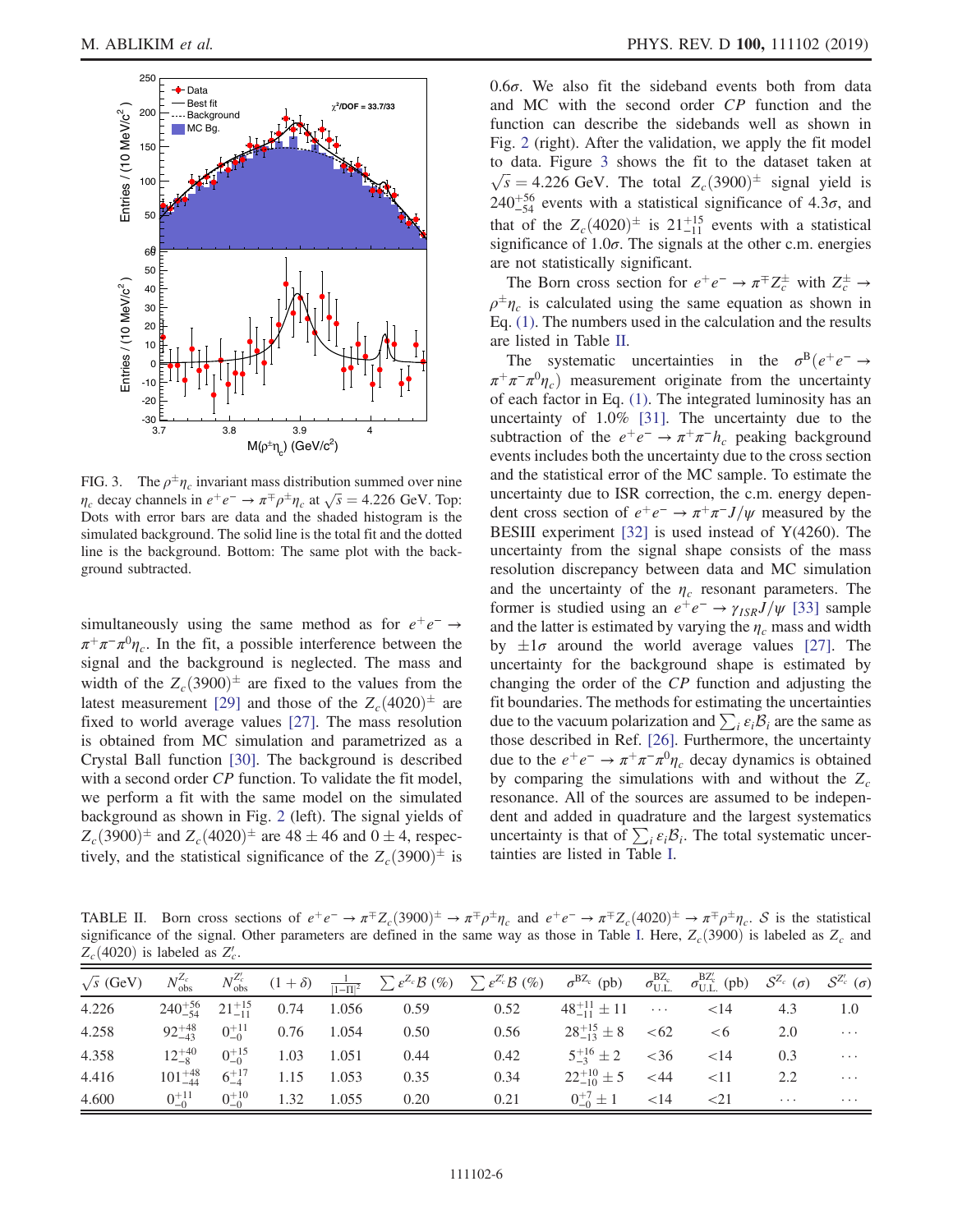For the  $\sigma^B(e^+e^- \to \pi^{\mp} Z_c(3900)^{\pm}(Z_c(4020)^{\pm}) \to$  $\pi^{\mp} \rho^{\pm} \eta_c$ ) measurement, the uncertainties on  $\mathcal{L}$ , ISR factors,  $\sum_i \varepsilon_i \mathcal{B}_i$  and the vacuum polarization factor are studied following the methods described in the measurement of  $\sigma^{B}(e^+e^- \to \pi^+\pi^-\pi^0\eta_c)$ . Moreover, additional systematic uncertainties arise from the  $\rho$  and  $\eta_c$  selections, and the fit of the invariant mass spectrum of  $\rho^{\pm} \eta_c$ . The uncertainty due to the  $M(\pi^{\pm}\pi^{0})$  mass window is estimated by comparing the invariant mass of  $M(\omega \to \pi^+\pi^-\pi^0)$  in data and MC assuming the mass resolution of  $M(\pi^+\pi^-\pi^0)$  is larger than  $M(\pi^{\pm}\pi^{0})$ . The discrepancy is found to be negligible. The uncertainty of the  $\eta_c$  line shape is estimated by varying the mass and width of the  $\eta_c$  within the errors given by world average values [\[27\]](#page-7-16). The uncertainties affecting the fit to the  $Z_c(3900)^{\pm}$   $(Z_c(4020)^{\pm})$  are estimated with the same methods as in the  $\pi^+\pi^-\pi^0\eta_c$  case. All these sources and those in the  $\sigma^{B}(e^+e^- \to \pi^+\pi^-\pi^0\eta_c)$  measurement are assumed to be independent and added in quadrature. The uncertainties related to the fit of invariant mass of  $\eta_c \rightarrow$  hadrons are excluded because they do not affect the  $e^+e^- \rightarrow \pi Z_c$  measurement. The largest systematics uncertainty comes from  $\sum_i \varepsilon_i \mathcal{B}_i$ . The total systematic uncertainties are listed in Table [II](#page-5-1).

To evaluate the effect of the systematic uncertainty on the signal significance at  $\sqrt{s} = 4.226$  GeV, we vary the signal shape, background parametrization, and fit range, or free the  $Z_c$  mass, then repeat the fit. We find that the statistical significance of the  $Z_c(3900)$  is always larger than 3.9 $\sigma$ .

In summary, using the  $e^+e^-$  annihilation data at  $\sqrt{s} =$ 4.226, 4.258, 4.358, 4.416, and 4.600 GeV, we study the  $e^+e^- \rightarrow \pi^+\pi^-\pi^0\eta_c$  process for the first time. Evidence of this process is observed at  $\sqrt{s} = 4.226$  GeV with a significance of 4.2 $\sigma$  and the Born cross section  $\sigma^{B}(e^+e^- \rightarrow$  $\pi^+ \pi^- \pi^0 \eta_c$ ) is measured to be  $(46^{+12}_{-11} \pm 10)$  pb, excluding the processes  $e^+e^- \to \omega \eta_c$  and  $\eta \eta_c$ . Evidence for the  $\rho^{\pm} \eta_c$ decay mode of the charged charmonium-like state  $Z_c$ (3900)<sup>±</sup> is found in the process  $e^+e^- \rightarrow \pi^{\mp} Z_c$ (3900)<sup>±</sup> with  $Z_c(3900)^{\pm} \rightarrow \rho^{\pm} \eta_c$  from the same dataset. The measured cross section times branching ratio  $\sigma^{B}(e^{+}e^{-} \rightarrow$  $\pi^{\mp} Z_c(3900)^{\pm}$ ) ×  $\mathcal{B}(Z_c(3900)^{\pm} \to \rho^{\pm} \eta_c)$  is  $(48 \pm 11 \pm 11)$  pb. This result indicates that the  $e^+e^- \rightarrow \pi^+\pi^-\pi^0\eta_c$  process is dominated by the subprocess  $e^+e^- \to \pi^{\mp} Z_c(3900)^{\pm} \to$  $\pi^{\mp}\rho^{\pm}\eta_c$  [and implicitly  $e^+e^- \rightarrow \pi^0 Z_c(3900)^0 \rightarrow \pi^0\rho^0\eta_c$ ]. The significance of  $Z_c(3900)^{\pm} \rightarrow \rho^{\pm} \eta_c$  is 3.9 $\sigma$  including the systematical uncertainty. No significant signal of  $e^+e^- \rightarrow \pi^+\pi^-\pi^0\eta_c$  is observed at  $\sqrt{s} = 4.258$ , 4.358, 4.416, and 4.600 GeV and no significant signal of  $e^+e^- \rightarrow$  $\pi^{\mp} Z_c (4020)^{\pm}$  with  $Z_c (4020)^{\pm} \rightarrow \rho^{\pm} \eta_c$  is found in any of the datasets. Upper limits are determined at 90% C.L.

Using the results from Refs. [\[4,29\]](#page-7-1), we calculate the ratios  $R_{Z_c(3900)} = \mathcal{B}(Z_c(3900)^{\pm} \rightarrow \rho^{\pm} \eta_c)/\mathcal{B}(Z_c(3900)^{\pm} \rightarrow$  $\pi^{\pm}J/\psi)$  $J/\psi$  and  $R_{Z_c(4020)} = \mathcal{B}(Z_c(4020)^{\pm} \rightarrow \rho^{\pm} \eta_c)/\rho$  $\mathcal{B}(Z_c(4020)^{\pm} \to \pi^{\pm} h_c)$ . The results obtained from the

<span id="page-6-0"></span>TABLE III. Comparison of the measured  $R_{Z_c(3900)}$  and  $R_{Z_c(4020)}$ with the theoretical predictions.

| Ratio           | Measurement        | Tetraquark                  | Molecule                         |
|-----------------|--------------------|-----------------------------|----------------------------------|
| $R_{Z_c(3900)}$ | $2.3 \pm 0.8$ [29] | $230^{+330}_{-140}$ [12]    | $0.046_{-0.017}^{+0.025}$ [12]   |
|                 |                    | $0.27^{+0.40}_{-0.17}$ [12] | $1.78 \pm 0.41$ [17]             |
|                 |                    | $0.66$ [13]                 | $6.84 \times 10^{-3}$ [18]       |
|                 |                    | $0.56 \pm 0.24$ [14]        | $0.12$ [19]                      |
|                 |                    | $0.95 \pm 0.40$ [15]        |                                  |
|                 |                    | $1.08 \pm 0.88$ [16]        |                                  |
|                 |                    | $1.28 \pm 0.37$ [17]        |                                  |
|                 |                    | $1.86 \pm 0.41$ [17]        |                                  |
| $R_{Z_c(4020)}$ | $< 1.2$ [4]        | $6.6^{+56.8}_{-5.8}$ [12]   | $0.010^{+0.006}_{-0.004}$<br>121 |

measurements at  $\sqrt{s} = 4.226, 4.258,$  and 4.358 GeV are listed in Table [III,](#page-6-0) together with the theoretical predictions for comparison.

The measured  $R_{Z_c(3900)}$  is closer to the calculation of the tetraquark model than to that of the meson molecule model in Ref. [\[12\].](#page-7-6) The measurement is also consistent with several other independent calculations based on the tetraquark scenario [13–[17\].](#page-7-7) For the molecule model, as we mentioned before, the calculated  $R_{Z_c(3900)}$  is highly model dependent [\[17](#page-7-8)–19]. Therefore, it is necessary to narrow down the theoretical uncertainty in the molecular framework to have a better comparison with the measurement. In the hadroncharmonium model, the  $\mathcal{B}(Z_c(3900) \rightarrow \rho \eta_c)$  is suppressed compared with  $\mathcal{B}(Z_c(3900) \to \pi J/\psi)$  and therefore inconsistent with the measurement [\[34\].](#page-7-23) Furthermore, this model predicts a new resonance  $W_c(3785)$ , which can be produced via  $e^+e^- \rightarrow \rho W_c \rightarrow \rho \pi \eta_c$ , the same final state we analyzed here. As we found that the  $e^+e^- \rightarrow \pi^+\pi^-\pi^0\eta_c$  process is saturated by  $e^+e^- \to \pi Z_c(3900) \to \rho \pi \eta_c$ , we can conclude that the production of the  $W_c$ , if present, is small compared to  $e^+e^- \to \pi Z_c(3900)$ .

For  $R_{Z_c(4020)}$ , we can only report upper limits, but they are smaller than the value calculated based on the tetraquark model. On the other hand, the upper limits are not in contradiction with the molecule model calculation, which is about 2 orders of magnitude smaller than the current upper limits [\[12\]](#page-7-6).

The BESIII collaboration thanks the staff of BEPCII and the IHEP computing center for their strong support. This work is supported in part by National Key Basic Research Program of China under Contract No. 2015CB856700; National Natural Science Foundation of China (NSFC) under Contracts No. 11335008, No. 11425524, No. 11625523, No. 11635010, No. 11735014, and No. 11575198; the Chinese Academy of Sciences (CAS) Large-Scale Scientific Facility Program; the CAS Center for Excellence in Particle Physics (CCEPP); Joint Large-Scale Scientific Facility Funds of the NSFC and CAS under Contracts No. U1532257, No. U1532258, and No. U1732263; CAS